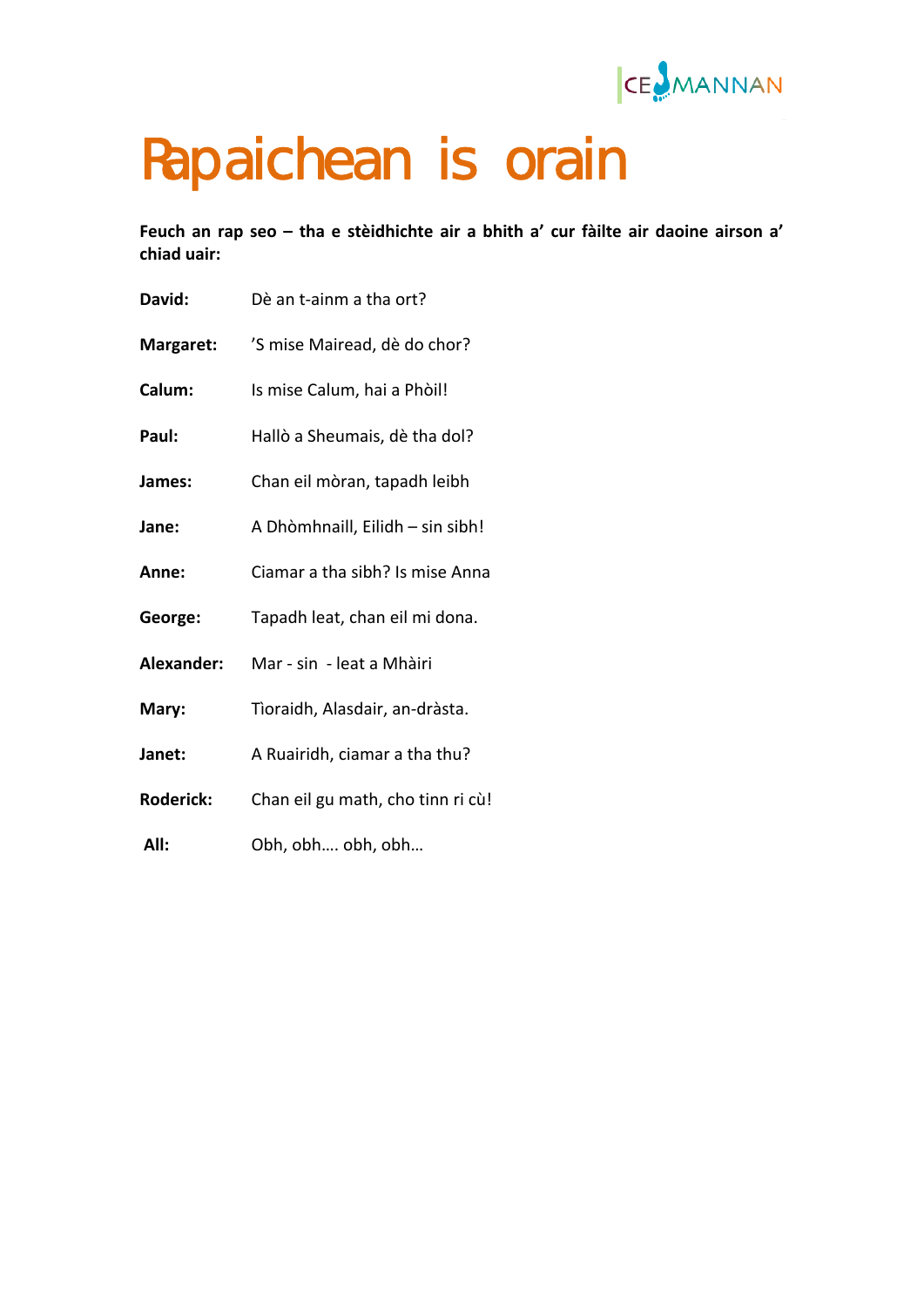

## **Feuch an rap seo – tha e stèidhichte air na stiùiridhean**:

Thuirt an tidsear ris a' chlas: Madainn mhath dhuibh, thigibh a‐steach Dùinibh an doras is suidhibh sìos Bithibh sàmhach 's èistibh!

Cuir dhìot do sheacaid, leugh an leabhar Bi modhail, Uilleim, sin gu leòr! Seadh a Chaluim, dè tha ceàrr? Am faod mi peansail fhaighinn?

Sgrìobh is èist is bruidhinn is leugh Tapadh leat is tapadh leibh C uir dhìot do sheacaid, sin thu fhèin! G lè mhath, 's math a rinn thu!